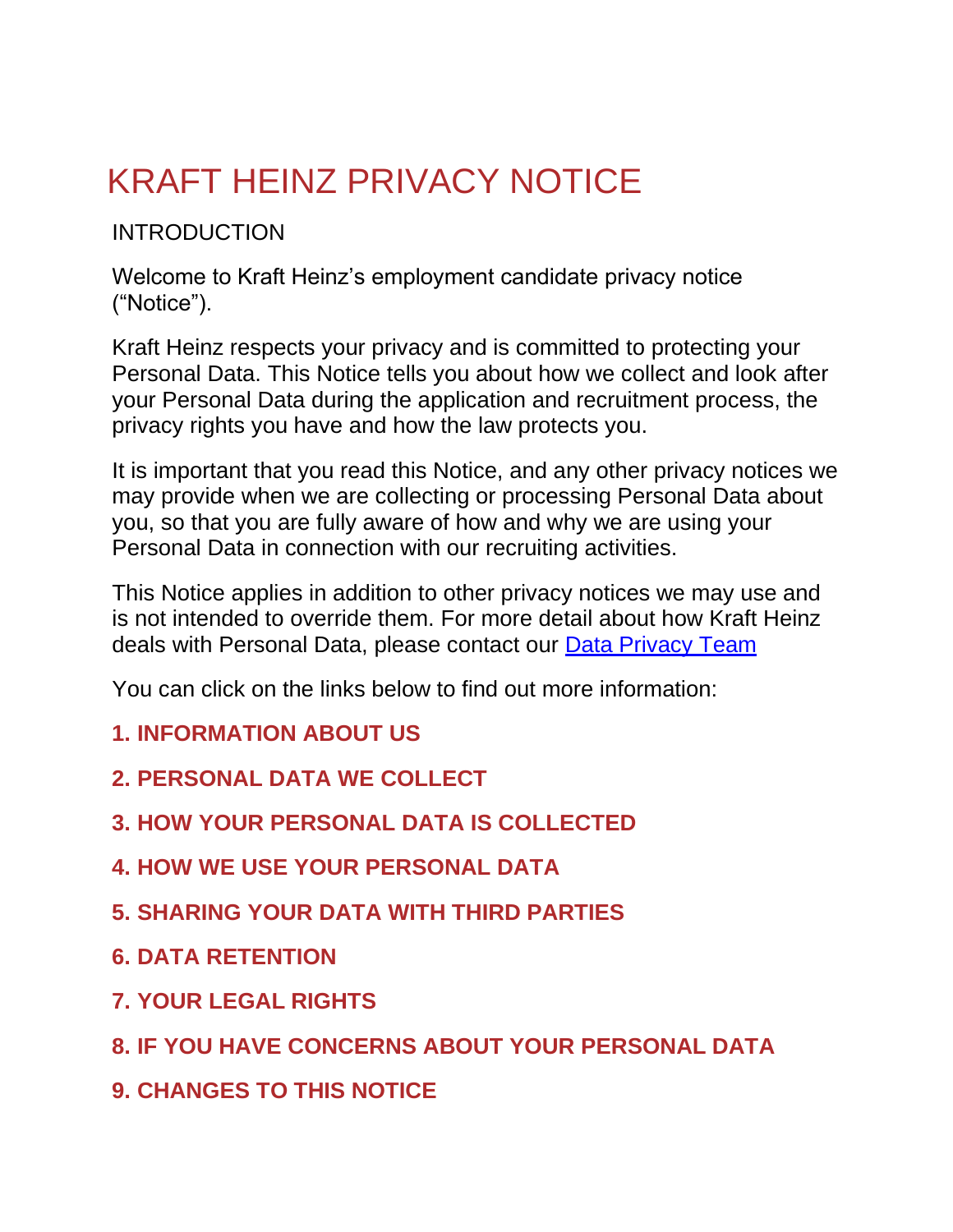#### **1. INFORMATION ABOUT US**

#### **Data Controller**

Kraft Heinz is made up of different legal entities, details of which can be found [here.](https://www.heinz.eu/kraft-heinz-companies-list)

This Notice is intended to cover the whole Kraft Heinz Group so when we say "Kraft Heinz", "we", "us" or "our" we are referring to the company in the Kraft Heinz Group responsible for processing your data.

Kraft Heinz is the controller and responsible for Personal Data collected through this website.

#### **Data Privacy Team**

We have appointed a Data Privacy team who are responsible for overseeing questions in relation to this privacy notice.

If you have any questions about this Notice, including any requests to exercise your Legal Rights, please contact the Data Privacy team using the details below.

#### **Contact Details**

Full name of legal entity: Kraft Heinz

#### Contact: **The Data Privacy Team**

Email address:

For candidates in the EU/EEA: [gdpr@kraftheinz.com](mailto:gdpr@kraftheinz.com)

For candidates in the United States: [USPrivacy@kraftheinz.com](mailto:USPrivacy@kraftheinz.com)

For candidates in all other countries: [privacy@kraftheinz.com](mailto:privacy@kraftheinz.com)

Postal address: Kraft Heinz, The Shard, 32 London Bridge St, London SE1 9SG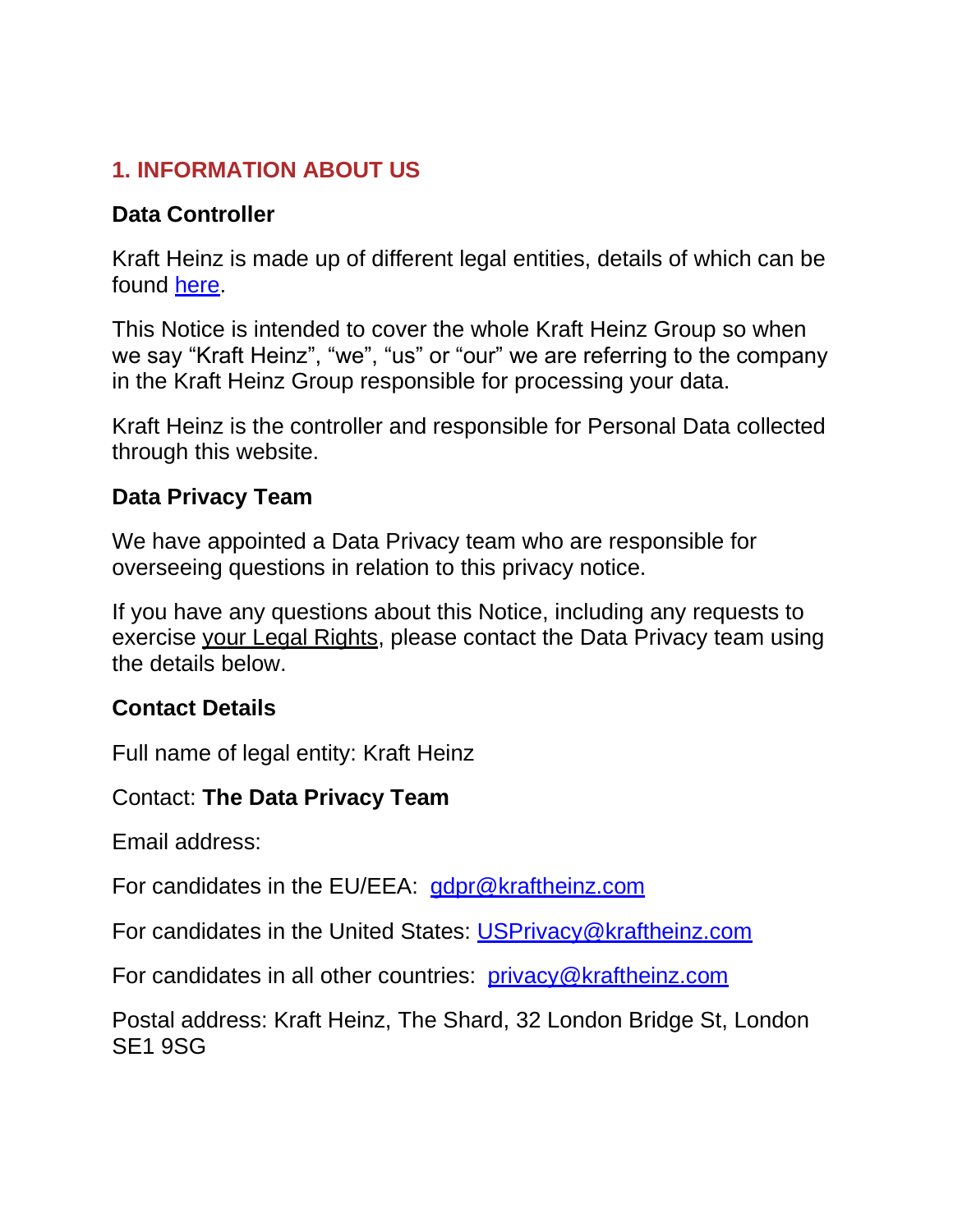**You have the right to make a complaint at any time to your local regulatory authority whose detail can be found [here](https://edpb.europa.eu/about-edpb/about-edpb/members_en) if you are in the European Union and [here](https://ico.org.uk/) if you are in the UK. However, we would appreciate the chance to deal with your concerns before you approach the authority so please contact us in the first instance. Helping Us Keep Your Personal Data Up To Date**

It is important that the Personal Data we hold about you is accurate and current. Please keep us informed if your Personal Data changes.

#### **Children and This Website**

This website is not aimed at or intended for children under the age of 17.

### **2. PERSONAL DATA WE COLLECT**

'Personal Data' is any information about an identifiable living individual but does not include information which you cannot link to a specific person. Your Personal Data is therefore information about and linked to you.

We may collect, use, store and transfer different kinds of your Personal Data, which may include:

(a) **Identity Data** such as first name, last name, title, and date of birth.

(b) **Contact Data** such as home address, email address and telephone numbers.

(c) **Transaction Data** such as details regarding applications you have submitted in response to Kraft Heinz job postings.

(d) **Technical Data** such as internet protocol (IP) address, your login data, browser type and version, time zone setting and location, browser plug-in types and versions, operating system and platform and other technology on the devices you use to access this website.

(e) **Profile Data** such as your website username and password, jobs you have applied to, CVs, transcripts, cover letters, degrees awarded,

previous work experience, type of employment sought, job preferences, desired salary, and information about your interests, and information related to any previous applications to or employment with Kraft Heinz.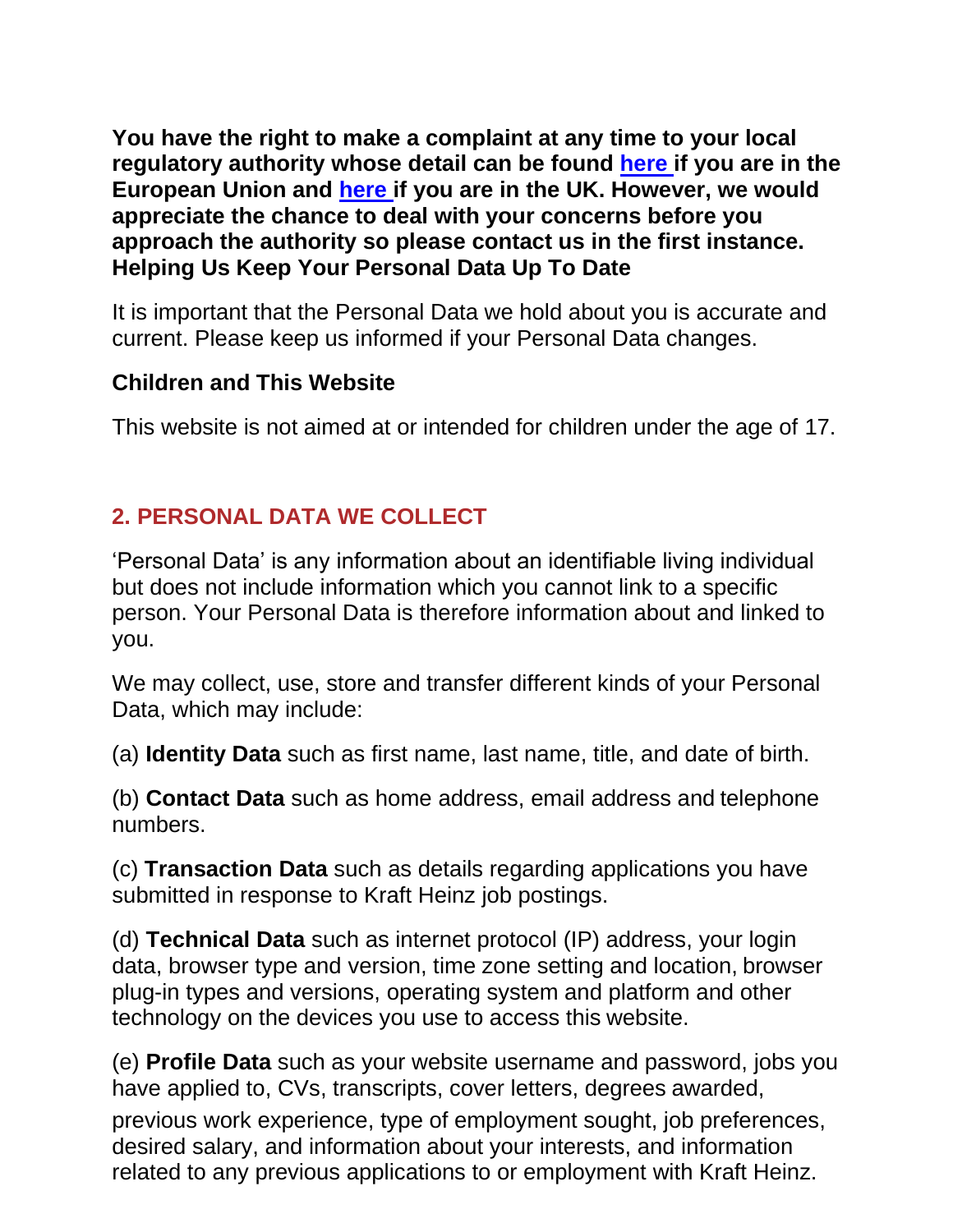We may also collect this information during phone screenings and inperson and videoconference interviews.

(f) **Background Data** such as reference information and background checks, where applicable, including information obtained from third parties.

We also collect, use and share **Aggregated Data** such as statistical or demographic data. Aggregated Data may be derived from your Personal Data but is not Personal Data because it does not directly or indirectly reveal your identity. For example, we may aggregate your Transaction Data with that of other users to find out how many users apply for a specific position.

If we combine or connect Aggregated Data with your Personal Data so that it can directly or indirectly identify you, we treat the combined data as Personal Data and will process it as set out in this Notice.

We may also collect, store and use the Special Categories of Personal Data ("Special Categories") (which includes information about your race or ethnicity, religious or philosophical beliefs, sex life, sexual orientation, political opinions, trade union membership, information about your health and genetic and biometric data) and information related to criminal records and convictions, to the extent relevant, necessary and permitted by applicable local law as follows:

- Race and/or ethnic origin to comply with legal obligations.
- Criminal records where relevant for the position and permitted by applicable local laws.
- Physical health condition, mental health condition, and/or disability status to evaluate fitness for a particular position and to determine appropriate workplace accommodations.

#### **Failure to Provide Personal Data Where Requested**

The application form contains a number of required fields that request Personal Data of the types described above. Collection of the Personal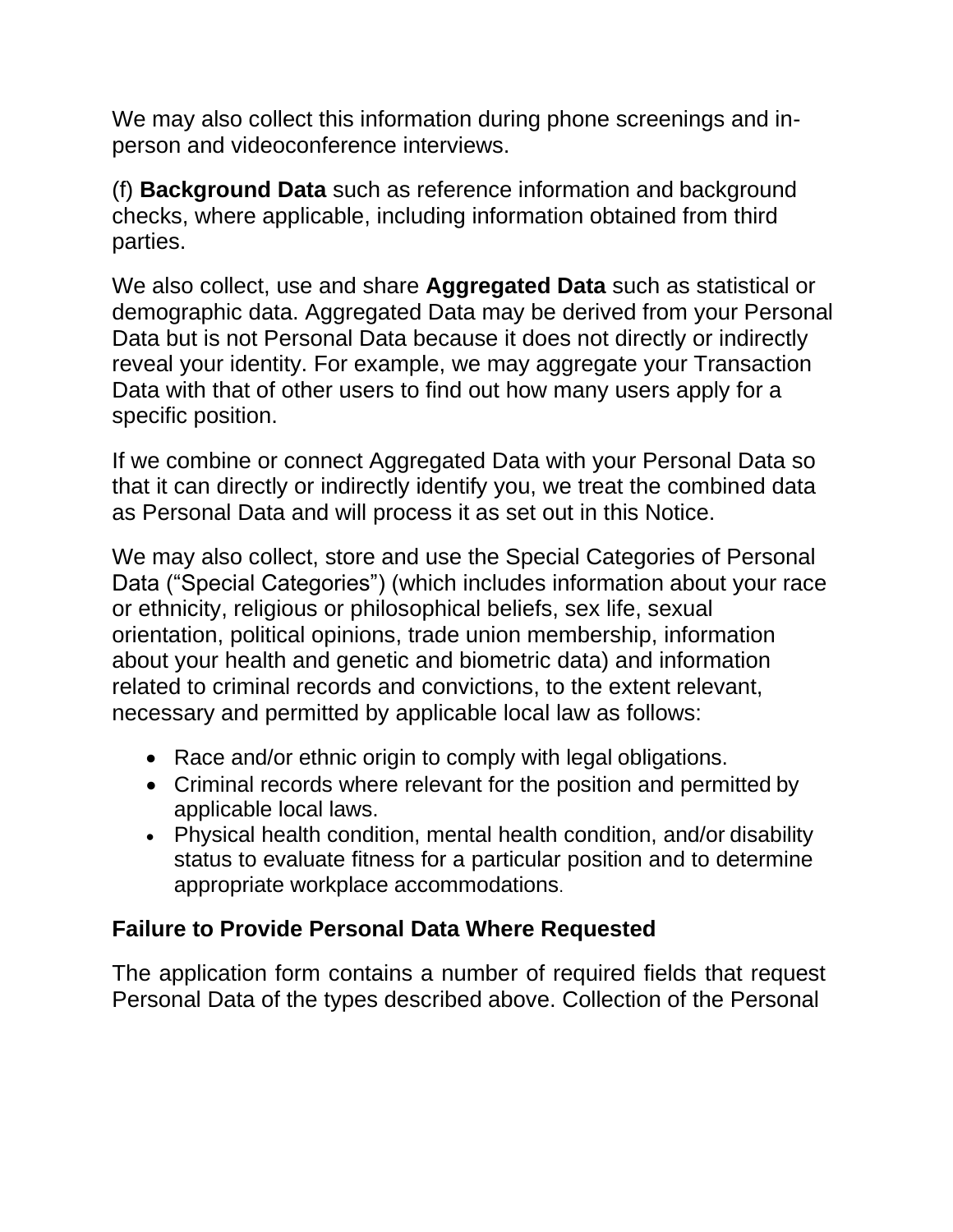Data requested in mandatory fields related to our recruiting activities is mandatory. Failure to provide that data when requested may affect our ability to consider you for the role for which you applied. Please note that the fields not marked as required fields are optional.

# **3. HOW YOUR PERSONAL DATA IS COLLECTED**

We use various methods to collect your Personal Data, including:

**a. Directly from you** - where you give us Personal Data such as your address, identity, and employment data by filling in forms or by corresponding with us by post, phone, email or otherwise. This includes Personal Data you provide when you apply as a candidate for open positions with Kraft Heinz and information you provide during video and telephonic interviews.

In addition, if you contact us by phone, email or otherwise, we may keep a record of that correspondence.

**b. From third parties and publicly available sources.** We may receive Personal Data about you from various third parties such as your references and vendors who provide candidate assessment and background check services.

#### **4. HOW WE USE YOUR PERSONAL DATA**

We will only use your Personal Data when the law allows us to. Most commonly, we will use your Personal Data in the following circumstances:

- Where you have consented to our processing of your personal data.
- Where it is necessary for our legitimate interests (or those of a third party) and your interests and fundamental rights do not override those interests.
- Where we need to comply with a legal or regulatory obligation.

We may use your Personal Data for or in connection with the following purposes: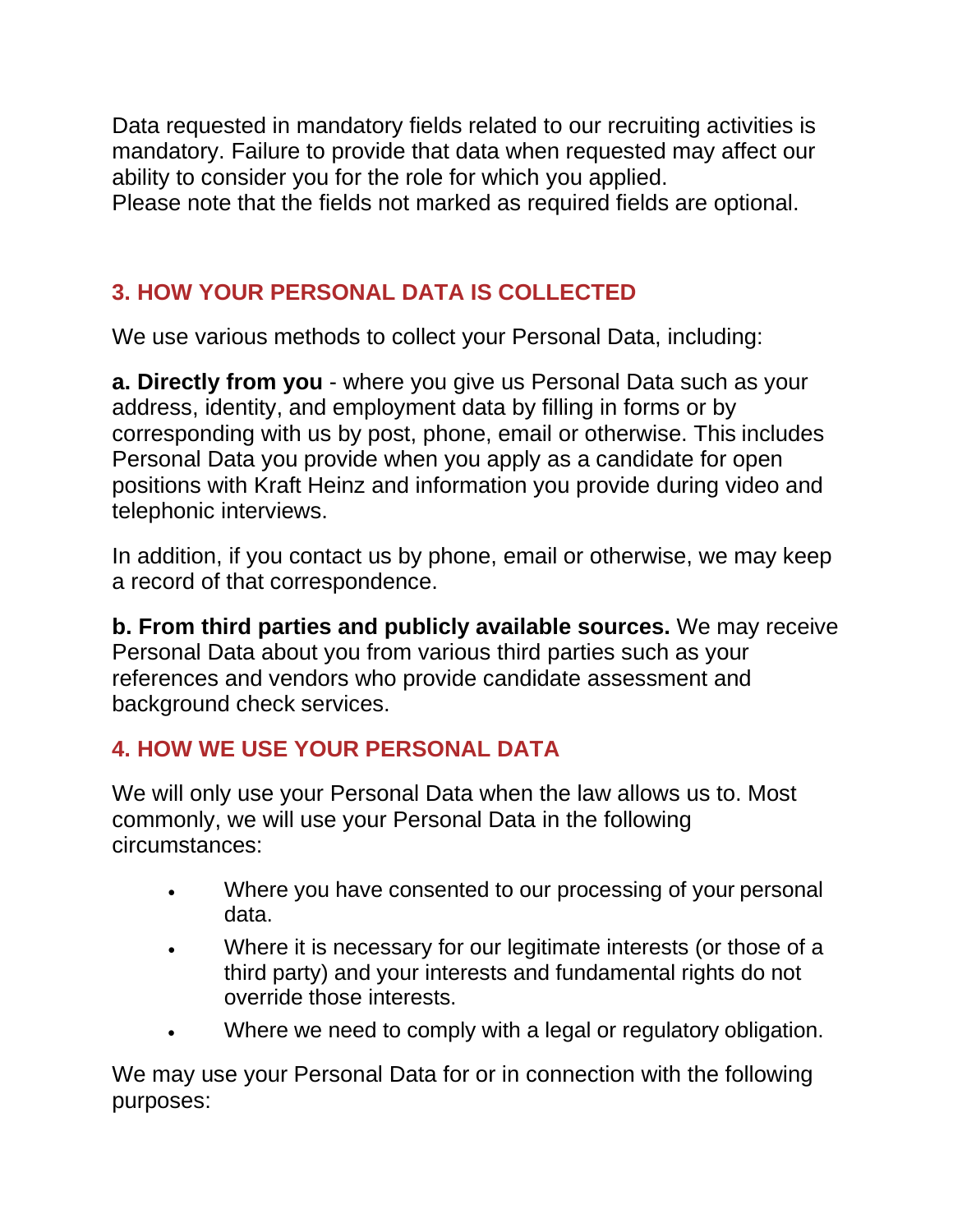a. Where you have consented to our processing of data for the purposes of:

- identifying and evaluating you as a potential candidate for employment at Kraft Heinz, including assessing your qualifications, skills, and interests to determine suitability for the position applied for;
- retaining and using your Personal Data to inform you about and consider you for other positions that may be appropriate for you with your consent;
- communicating with you about your application and the recruitment process;

Where necessary for Kraft Heinz's legitimate interests in connection with the purposes listed below, and where our interests are not overridden by your data protection rights:

- verifying your information and carrying out reference, background, and employment checks, where applicable (subject to your consent where required by applicable law);
- creating and submitting reports and conducting investigations, as required, to ensure compliance with or identify/confirm any potential breaches of any applicable procedures, laws or regulations;
- assessing and improving our recruitment process and application forms;
- establishing, exercising or defending legal rights;
- working with suppliers to which Kraft Heinz has outsourced recruitment-related services;
- to maintain the security of our networks and data, including preventing unauthorized access to our communication systems and preventing distribution of malicious software;
- in connection with business acquisition, disposal or reorganisation other than where information is exchanged in connection with a legal obligation as set out above; and
- processing necessary for the purposes of other legitimate interests pursued by Kraft Heinz.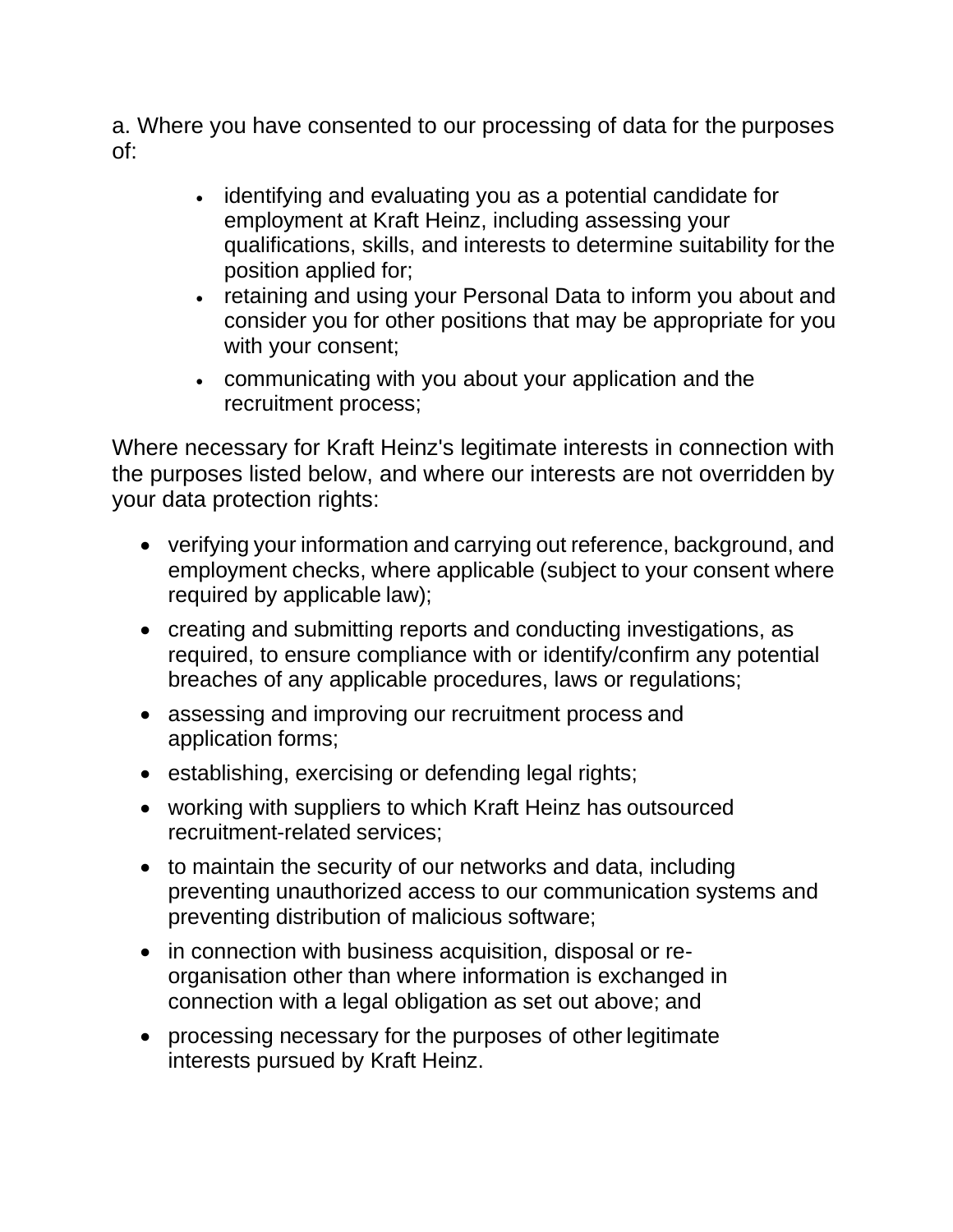You can obtain further information on the legitimate interests balancing exercises which we have carried out by contacting the **Data Privacy** [Team.](mailto:gdpr@kraftheinz.com)

b. Where necessary to comply with a legal obligation:

- in connection with any potential or actual corporate transaction or transfer of employment arising in relation to a business transfer or change of service provider in which case Personal Data may only be processed to the extent permitted by applicable law (such as the Acquired Rights Directive in Europe);
- in compliance with applicable procedures, laws or regulations including in relation to retaining records of employee recruiting and other business activities;
- disclosures to law enforcement agencies or in connection with legal claims, health & safety compliance, regulatory, investigative and disciplinary purposes (including disclosure of such information in connection with legal process or litigation).

## **5. SHARING YOUR DATA WITH THIRD PARTIES**

We may share your data with third parties, including other companies within Kraft Heinz and with third-party service providers who provide services to us as further explained below.

Where we provide Personal Data to contractors and suppliers who provide services to us; for example including assistance with the processing activities set out in Section 4a of this notice, we will enter into a data processing agreement (including provisions required by applicable law, such as GDPR) with those contractors and suppliers.

In order to fulfil our legal and other obligations and in connection with our rights including protection of our legitimate interest, we reserve the right to disclose Personal Data (or Special Category Data as appropriate) to law enforcement agencies, regulatory bodies, government agencies and other third parties as required by law or for administrative purposes (for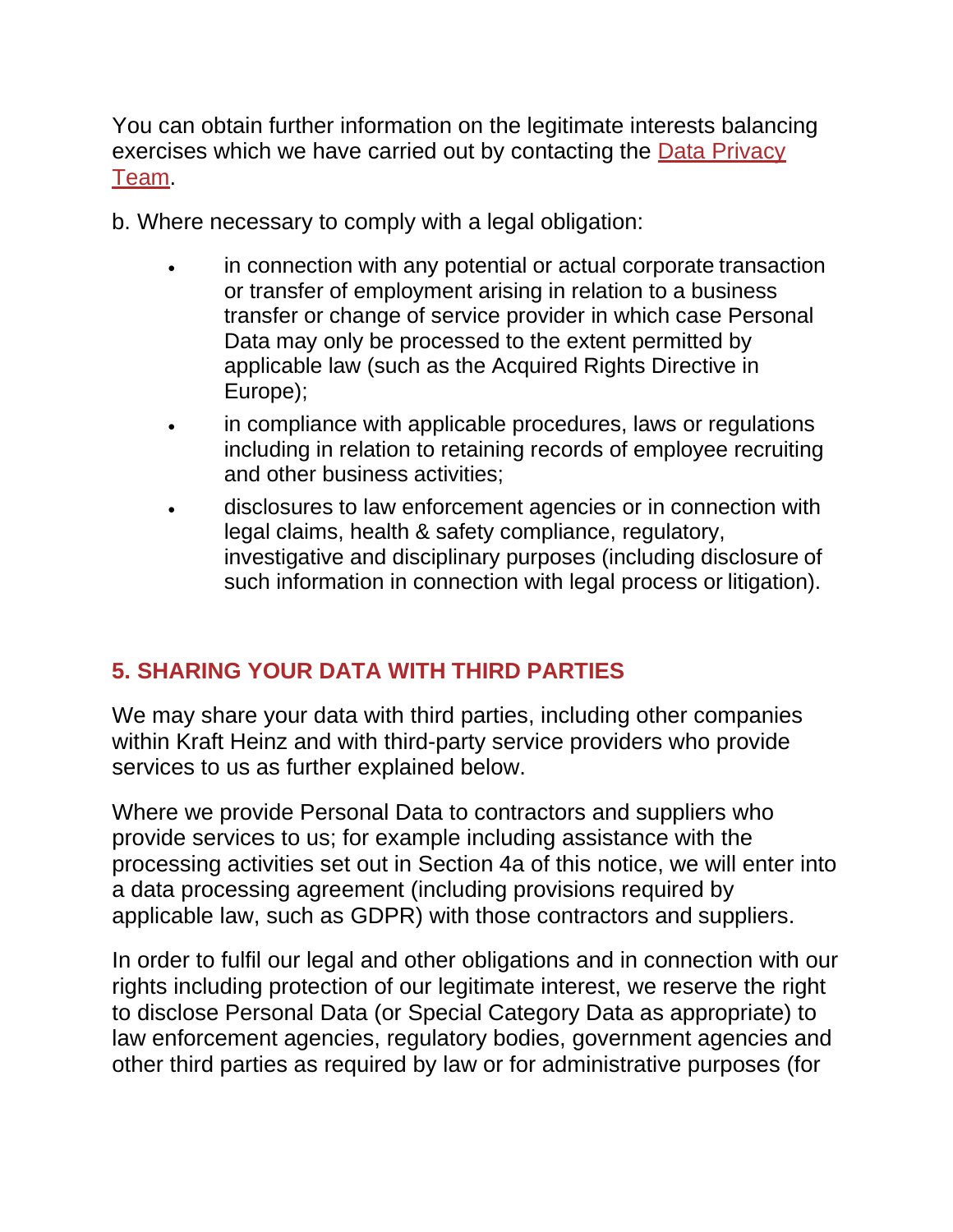example, HM Revenue and Customs in the UK) and to the extent that local law allows and/or requires this.

We may transfer Personal Data to other Kraft Heinz group companies, partners, suppliers, law enforcement agencies and to other organisations that are located outside the EEA to assist us in processing Personal Data for the purposes described above in Section 4.

The laws of some jurisdictions outside the EEA may not be as protective as Data Protection Laws in the EEA. Kraft Heinz will ensure that, for such jurisdictions, appropriate measures are in place for compliance with Data Protection Law in relation to transfer of Personal Data to those jurisdictions. This includes implementing Standard Contractual Clauses (or any replacement mechanisms approved by the European Commission) with third parties located in jurisdictions outside the EEA which are not subject to an adequacy decision who assist us in processing your Personal Data for the purposes described above in Section 4.

#### **6. DATA RETENTION**

We have legal duties to keep various records and records need to be held for different periods of time, depending on their contents.

We will therefore keep Personal Data for as long as we reasonably consider we may need to in connection with those obligations.

Where we do not have keep Personal Data for a period specified by law we will not keep Personal Data for longer than Data Protection Law allows us to.

Where you have consented to us retaining your Personal Data to inform you about and consider you for other positions that may be appropriate for you as described above in Section 4, we will retain your Personal Data for twelve (12) months from when you provide your consent.

For further information about our approach to data retention, please contact our [Data Privacy Team.](mailto:GDPR@kraftheinz.com)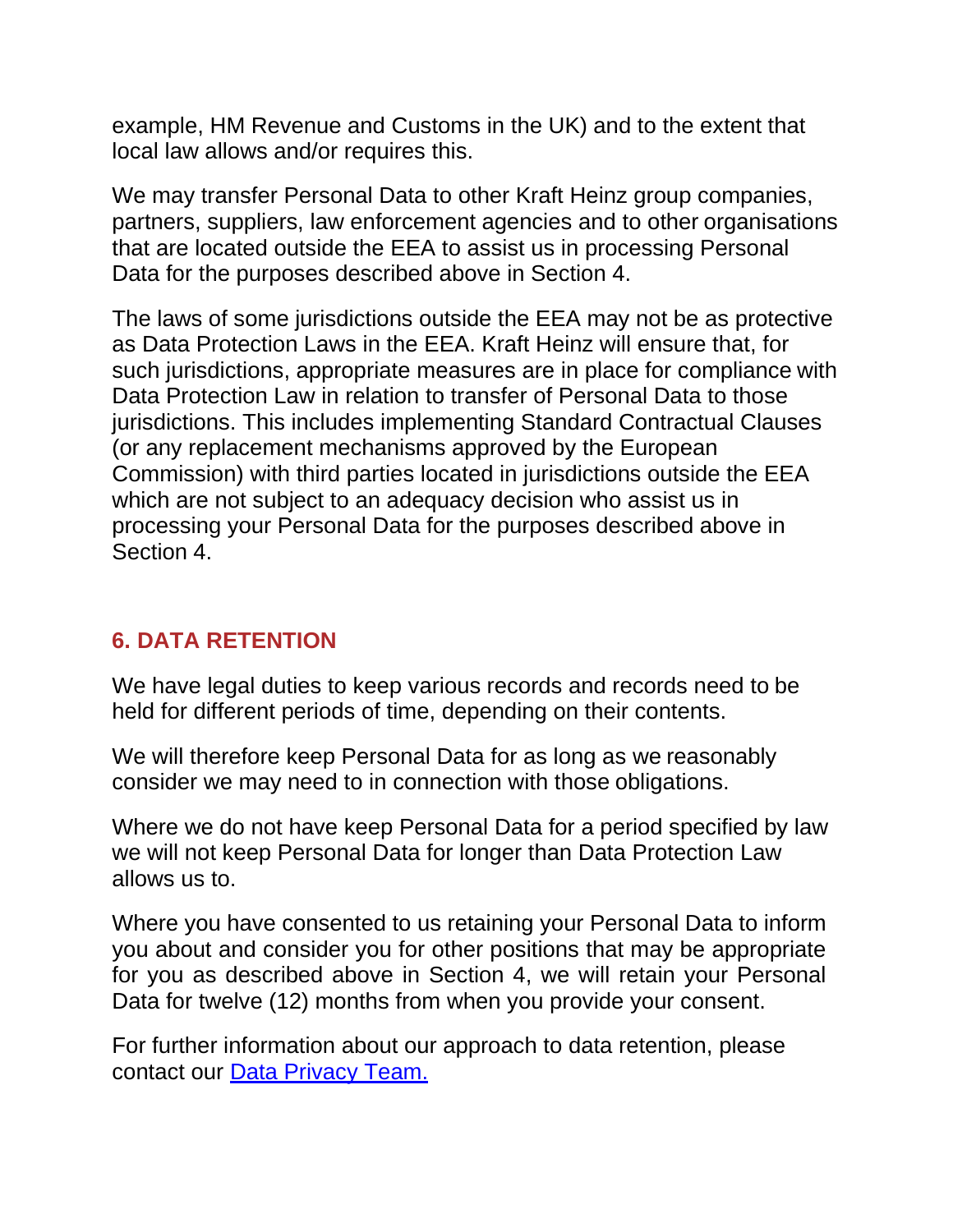#### **7. YOUR LEGAL RIGHTS**

Under Data Protection Laws you may be entitled to ask Kraft Heinz for a copy of your Personal Data and to ask for it to be corrected, edited or have its processing restricted. In certain situations, you may also be entitled to ask Kraft Heinz to transfer some of your Personal Data to other organisations.

You may also have rights to object to some processing of your Personal Data although Kraft Heinz may continue that processing if it is required in connection with legal obligations.

Your Personal Data rights may be limited or subject to exceptions in some situations; for example, where Kraft Heinz demonstrates that it has a legal requirement to process your data, such as where tax authorities require us to retain it or where it is needed for proper performance of a contract.

Where Kraft Heinz has asked for your consent to process Personal Data and that consent is withdrawn, we will not process that Personal Data further but may also not be able to continue providing the services for which the Personal Data was sought.

Where Kraft Heinz has a legal right or obligation to retain Personal Data or wishes to do so in connection with its legitimate interests, it may do so even if you have withdrawn consent for Kraft Heinz to hold your Personal Data.

Where Kraft Heinz requires Personal Data to comply with legal or contractual obligations, the provision of such data is mandatory. If such data is not provided Kraft Heinz will not be able to manage the employment or engagement relationship, or to meet obligations placed on it. In all other cases, provision of requested Personal Data is optional.